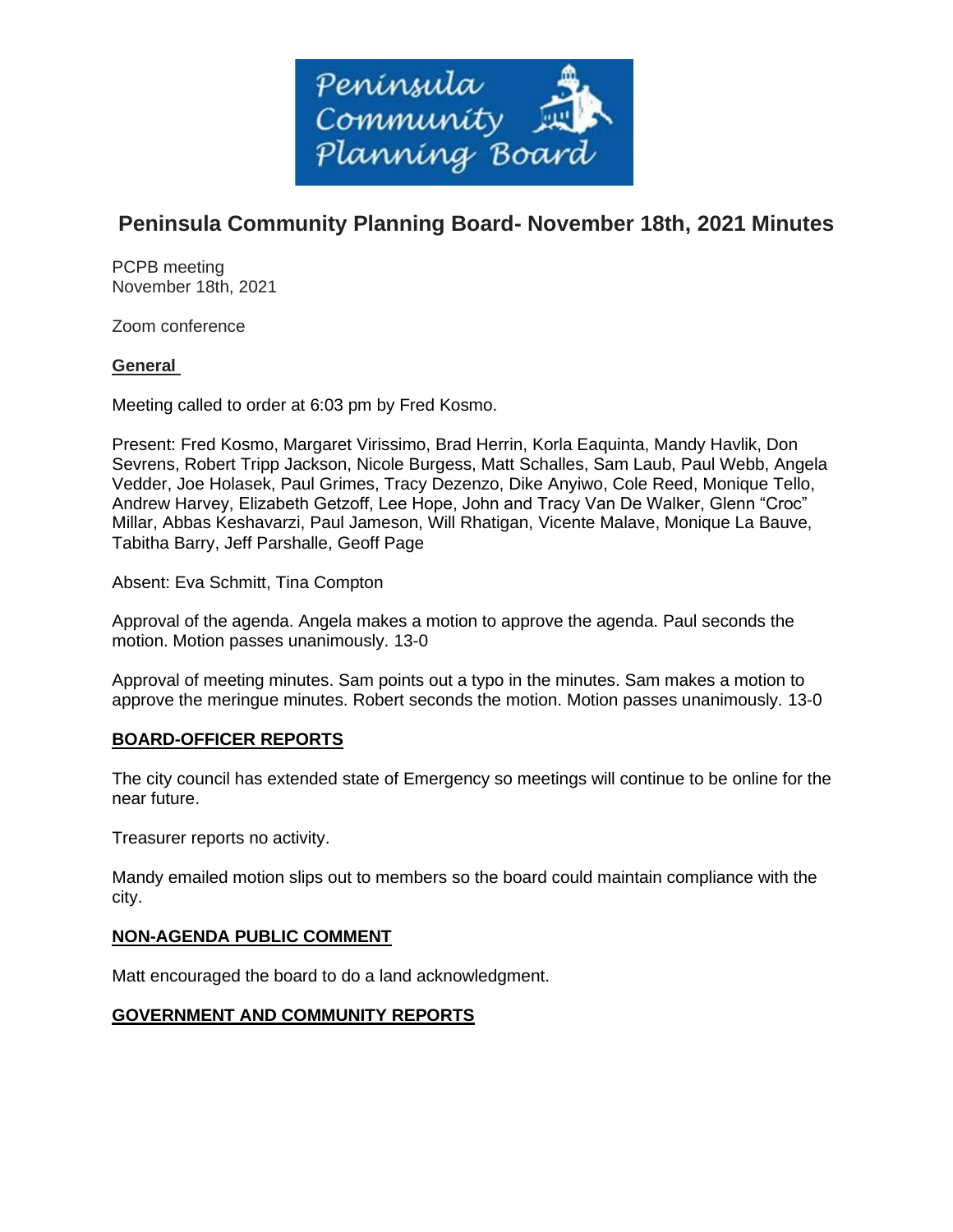# **APPLICANT-INITIATED ACTION ITEMS**

**1. 4268 Orchard Avenue, ADU Coastal Development Permit to add 357 SF to existing residence, remove existing garage; and build 578 SF new garage with second story 578 SF ADU. R1-7 Zone, Coastal (Non-Appealable) Overlay Zone. Passed 5-1. Applicant: Abbas Keshavarzi (Joe Holasek)**

The applicant shares the layout and floor plan with the board.

Sam comments on the benefits of adding a parking space.

Sam makes a motion to approve the project. Paul seconds the motion. Those in favor include Margaret, Korla, Mandy. Robert, Angela, Nicole, Matt, Joe, Sam, Paul. Those opposed include Brad, Don. Motion passes 10 to 2.

**2. 4675 Adair Street Coastal Development Permit for the remodel of an existing singlefamily residence and 761 SF to the first level and new 1,183 SF second story with roof deck. 0.15-acre site on the RS1-7 Zone, Coastal Non- Appealable Overlay Zone within the Peninsula Community Plan area, and Airport Influence Area. Passed 6-0. Applicant: Lee Hope (Joe Holasek)**

Lee Hope shares the layout and design with the board.

Margaret makes a motion to approve the project. Robert seconds the motion. Motion passed unanimously, 12 to 0.

# **3. 1070 Novara Street Coastal Development Permit to convert an existing 527 SF rear alley garage into a one-bedroom ADU. Basse zone RS1-7, coastal Overlay (Non-Appealable), Parking Impact Overlay Zone. Passed 6-0. Applicant: Jeff Parshalle (Joe Holasek)**

Jeff Parshalle shares the project.

Margaret makes a motion to approve the project. Angela seconds the motion. Motion passed unanimously with a vote of 12.

# **INFORMATION ITEMS**

# **1. Discuss upcoming CPC items and guide our CPC representative. (Korla Eaquinta)**

Korla circulated information from the CPC chair. Korla asks for questions from the group to present at the CPC meeting.

Paul discusses his concerns over the Brown Act lawsuit concern.

# **2. Discussion of Project Review Special Meeting at 3:00 p.m. on December 2, 2021, to draft an ADU letter of recommendation to the city. (Joe Holasek)**

Joe informs that the project has received a letter from the La Jolla community planning board. Project review will hold a special project review committee to discuss the comments on the letter, which addresses the ADU policy.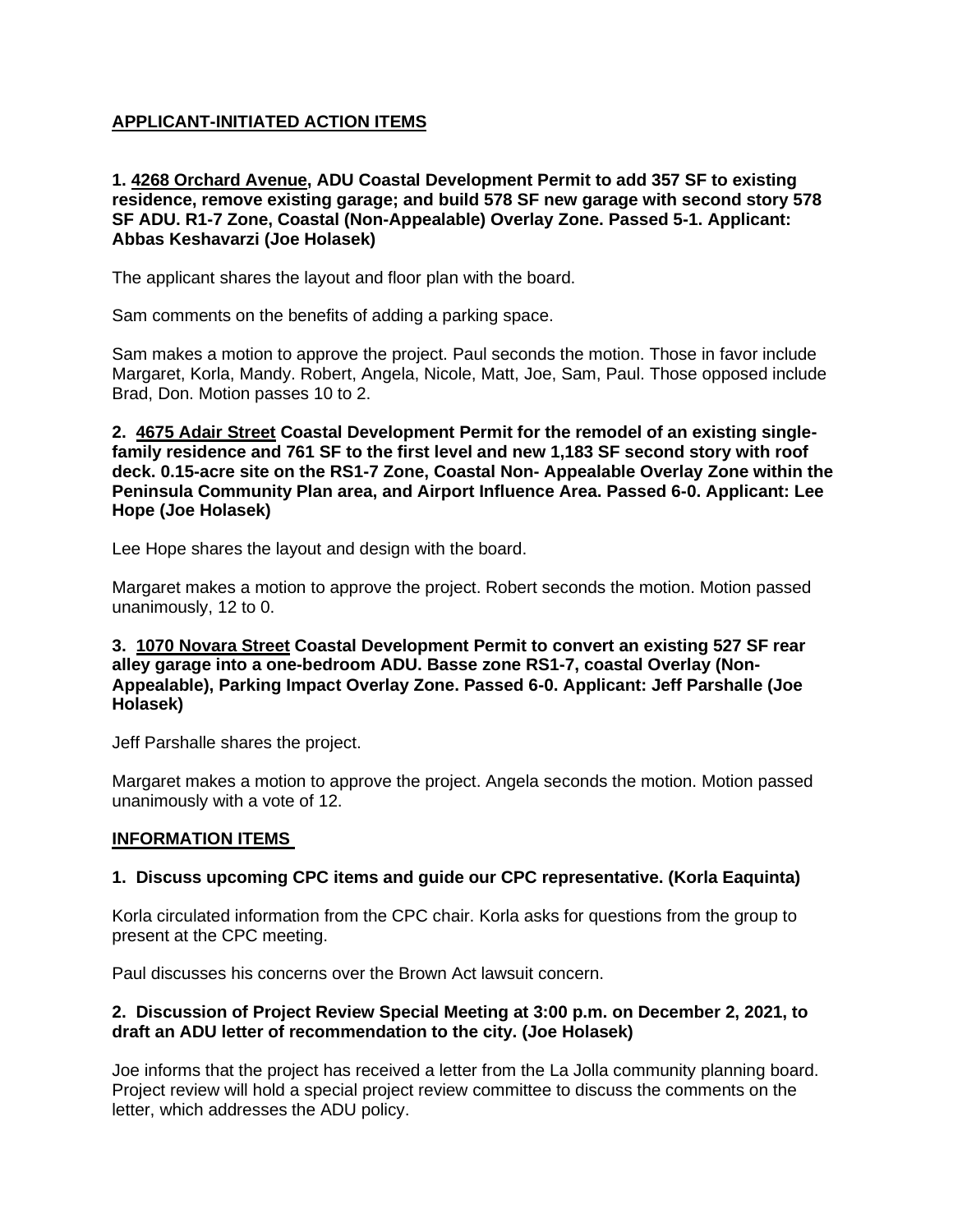Korla states that the goal would be to draft a letter to state the PCPB's position and its differences between the La Jolla letter.

#### **3. Update on PCPB letter to Mayor Gloria requesting that his office assists in closing the gap in funding the Canon Street pocket park and provide transparency to the public. (Mandy Havlik)**

Mandy shares that Mandy has been in contact with the mayor's office and is working to organize a meeting with the mayor. The total cost of the project is estimated at 1.8 million. There is discussion of the park being created in two phases, the first phase being more expensive.

Mandy suggests bringing the city staff to the board to discuss building out the park in phases.

#### **4. Reversing Urban Forest Decline in San Diego-report on the City's urban forest policies and efforts by TreeWatch San Diego and other groups to reverse the decline of the urban forest and promote/protect trees in San Diego. (Mandy Havlik)**

Mandy shares the TreeWatch presentation with the group. The park master plan does not incorporate a requirement for trees within San Diego.

# **5. Share the road hump evaluation form and city council policy regarding stop sign installation guidelines with the board. Good reference material. (Mandy Havlik)**

Mandy shares that the road hump evaluation form with the board. When the city makes the determination for a road hump they consider streets that are a route for emergency response vehicles not eligible.

# **BOARD INITIATED ACTION ITEMS**

#### **1. Letter requesting Safe pedestrian facilities on Catalina & Santa Barbara & Hill Streets. (Mandy Havlik)**

Mandy presents a letter regarding this intersection of concern. He is asking that the city of San Diego Traffic and Transport department conduct a traffic study at these streets to identify potential traffic mitigations. Once this is done the PCPB can provide community-based recommendations to the city.

Angela makes a motion to approve the letter. Don seconds the motion. Motion passes 11 to nothing, anonymously with Robert absent from voting.

#### **2. Letter requesting Traffic Safety Evaluation on the Froude corridor from Voltaire to Sunset Cliffs Blvd and evaluate alternate traffic safety mitigations available to calm the traffic along Froude. (Mandy Havlik)**

Mandy shares the letter with the board. This is a follow up letter. In February an initial letter was sent to the council member asking that she override the council policy to install a four way stop sign at Cape May and Froude. There was no movement to override the policy.

The new letter asks that the city of San Diego Traffic and Transportation department fund a traffic feasibility study along the Froude corridor. Based on the results, the PCPB would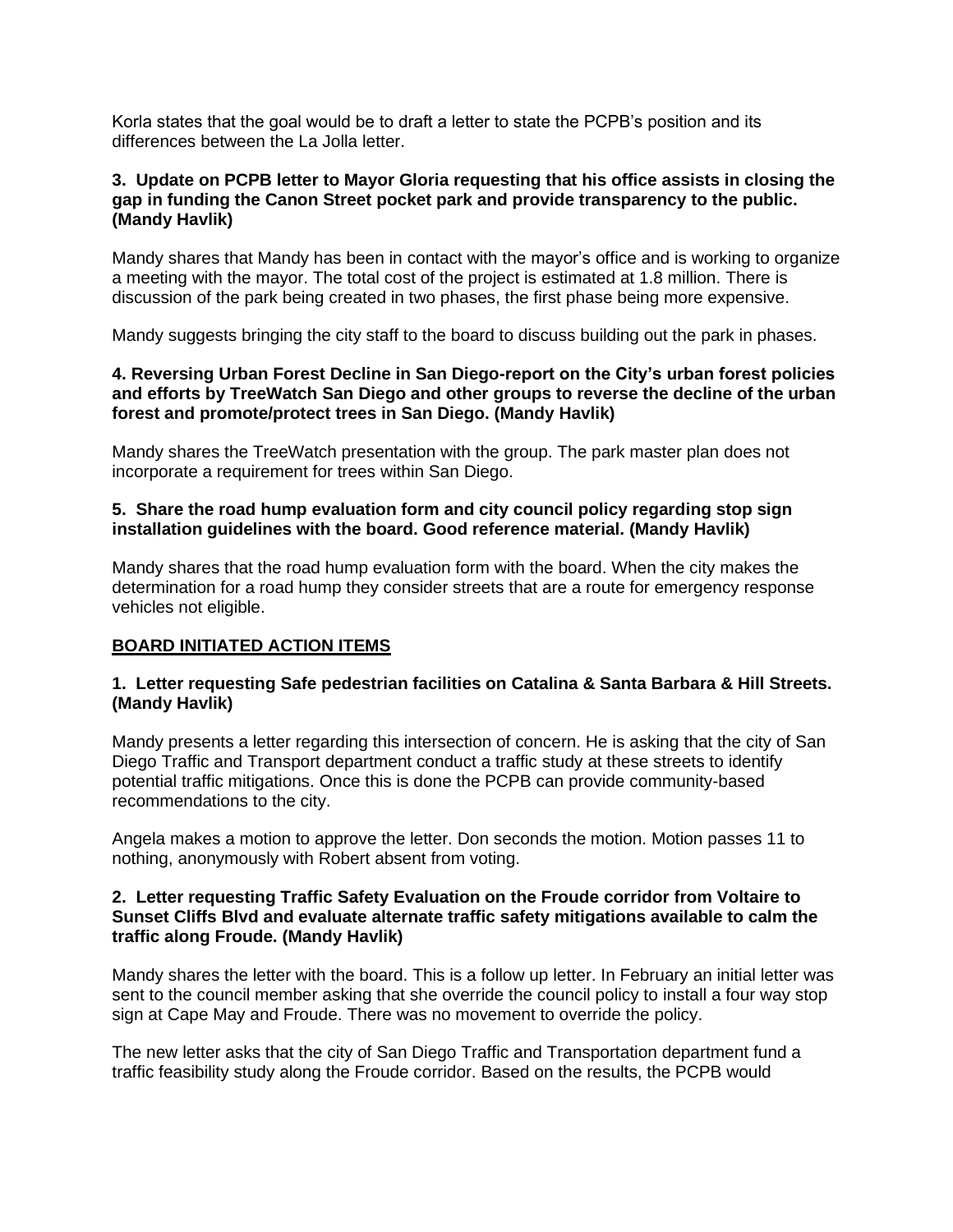advocate for the appropriation mitigation. Attached to the letter are 15 affidavits by community members.

There are several options for mitigation measures. Mandy shares the feedback from Paul to focus the concentration from Voltaire to Newport.

Mandy shares a letter in opposition.

Fred suggests changing the wording of the letter regarding the potential recommendations.

Brad suggests emphasizing the affidavits and personal anecdotes in the beginning of the letter.

Don makes a motion to approve the letter with the suggested changes and a removal of the advisory bike lane from the request. Angela seconds the motion. Those who vote in favor: Margaret, Brad, Korla, Mandy, Don, Angela, Nicole, Matt, Joe, Sam, Paul. Motion passed with a vote of 11, unanimously.

# **3. Letter requesting Review of Nimitz Corridor, installation of bike lanes, and completion of the West Point Loma Blvd bike lanes. (Mandy Havlik)**

Mandy shares the original letter with the board and a letter opposing the letter from a community member.

Paul expressed concern over the preposition of a lane reduction. Mandy clarifies that the letter does not include a reduction in the number of lanes. Nicole concurs that the letter is not requesting or proposing a reduction in driving lanes.

Korla states that the letter should use the phrasing "respectfully request" rather than "implore".

Nicole makes a motion to accept the letter. Mandy seconds the motion.

Margaret asks for modification in the letter including stating that there will not be removal of lanes with the additions. Mandy asks Nicole to modify the motion to accommodate these requests. Nicole removes her motion.

There is an initial vote on Nicole's original motion. Those opposed: Margaret, Korla Angela, Joe, Sam, Paul. Those support: Brad, Mandy, Don, Nicole, Matt. The motion fails 6 to 5.

Mandy makes a motion to approve the letter with the request that there be no road reduction and the verbatim is changed to "respectfully request". Paul seconds the motion. Those opposed: Nicole Those support: Margaret, Brad, Korla, Mandy, Don, Angela, Matt, Joe, Sam, Paul. The motion passes 10 to 1.

#### **4. A letter of support to advocate for the preservation of several palm trees located along the 4400 block of Newport that is slated to be removed due to interference with the existing radar technology being utilized by the airport. (John and Tracy Van De Walker) (Mandy Havlik/Eva Schmitt)**

Mandy presents and reads this letter regarding palm trees to the board.

There is community concern because the city provided codes were not correct and no calculations were given as to why trees were being scheduled to be removed.